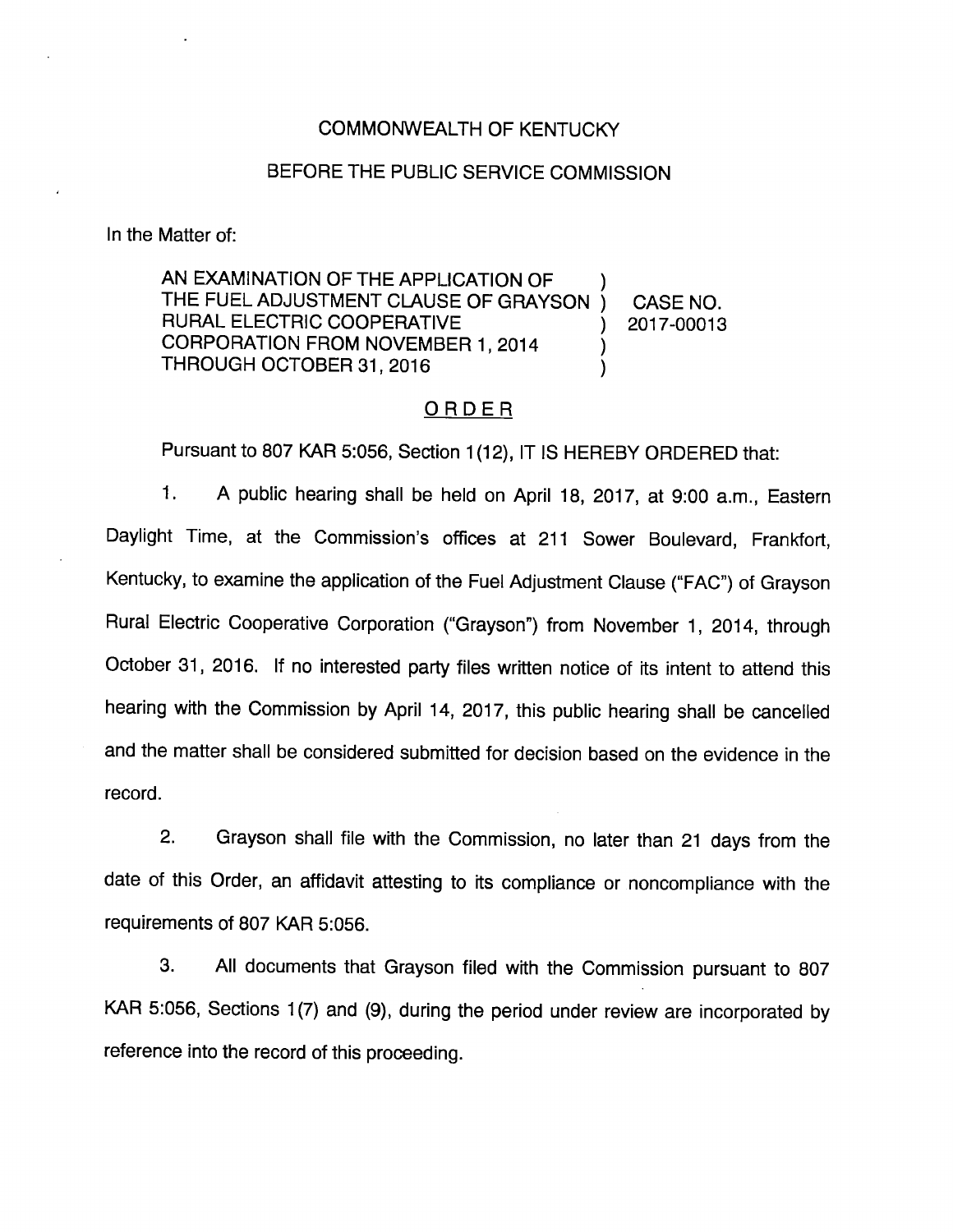4. Grayson shall publish the following notice no less than seven days or more than 21 days prior to the public hearing in a newspaper of general circulation in its service areas or in a trade publication or newsletter going to all customers. Grayson shall also file an Affidavit of Publication of Hearing Notice with the Commission no later than April 17, 2017.

> A public hearing will be held on April 18, 2017, at 9:00 a.m.. Eastern Daylight Time, at the offices of the Kentucky Public Service Commission, 211 Sower Boulevard, Frankfort, Kentucky, to examine the application of the Fuel Adjustment Clause of Grayson Rural Electric Cooperative Corporation for the period November 1, 2014, through October 31, 2016. Individuals interested in attending this hearing shall notify the Public Service Commission in writing of their intent to attend no later than April 14, 2017. If no notices of Intent to attend are received by that date, this hearing will be cancelled and the matter shall be considered submitted for decision based on the evidence in the record. Written notice of intent to attend this hearing should be sent to: Executive Director, Kentucky Public Service Commission, P.O. Box 615, Frankfort, Kentucky 40602.

5. The official record of the proceeding shall be by video only.

6. Any request for intervention must be filed by February 27, 2017.

7. Any motion to intervene filed after February 27, 2017, shall show a basis

for intervention and good cause for being untimely. If the untimely motion is granted,

the movant shall accept and abide by the existing procedural schedule.

8. a. Grayson shall file with the Commission, no later than 30 days from the date of this Order, its responses to all information requested in the Appendix to this Order. Responses to requests for information shall be appropriately bound, tabbed and indexed and shall include the name of the witness responsible for responding to the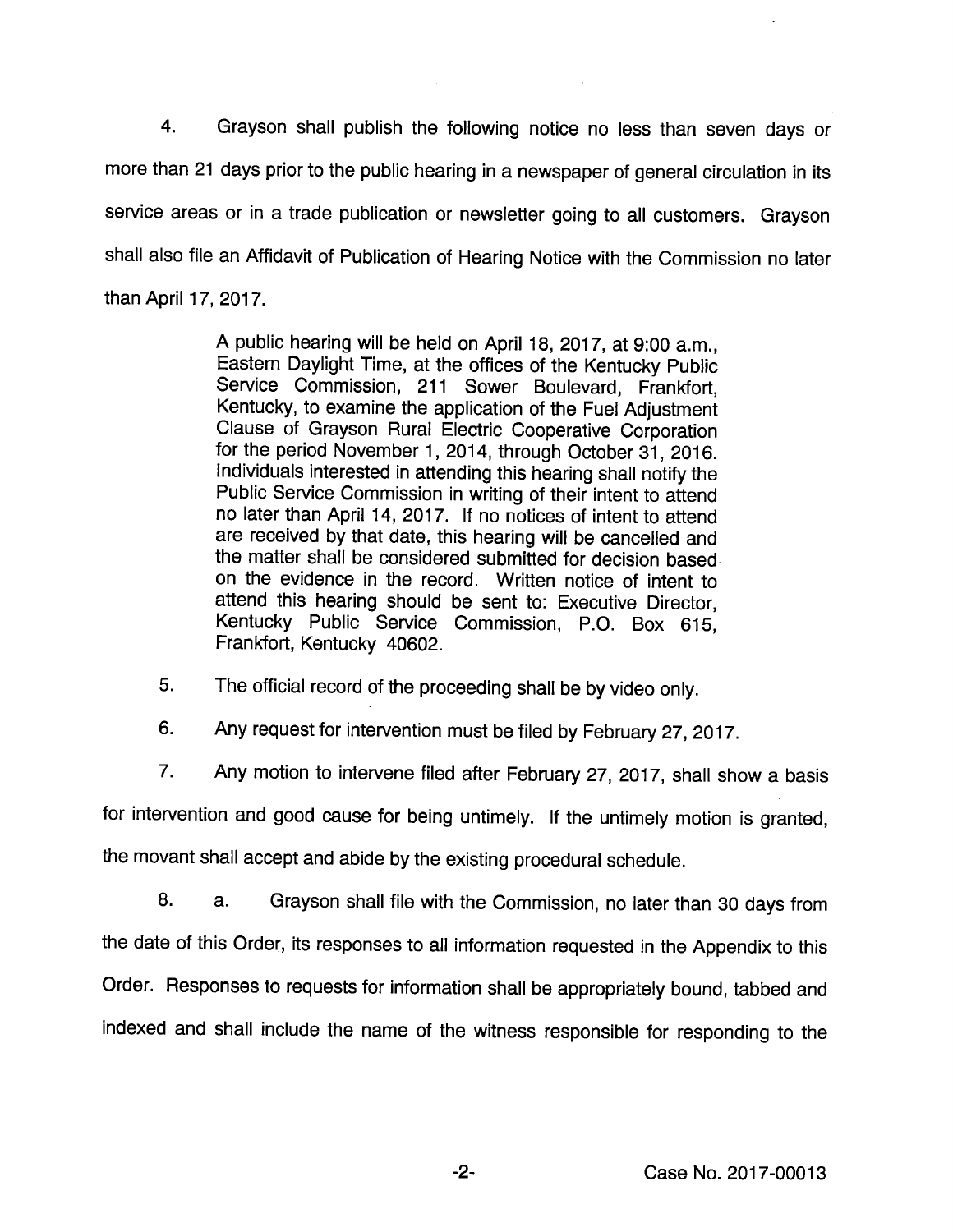questions related to the information provided, with copies to all parties of record and the original and six copies to the Commission.

b. Each response shall be answered under oath or, for representatives of a public or private corporation or a partnership or association or a governmental agency, be accompanied by a signed certification of the preparer or person supervising the preparation of the response on behalf of the entity that the response is true and accurate to the best of that person's knowledge, information, and belief formed after a reasonable inquiry.

c. A party shall make timely amendment to any prior response if it obtains information which indicates that the response was incorrect when made or, though correct when made, is now incorrect in any material respect.

d. Forany request to which a partyfails or refuses to furnish all or part of the requested information, that party shall provide a written explanation of the specific grounds for its failure to completely and precisely respond.

e. A party filing a paper containing personal information shall, in accordance with 807 KAR 5:001, Section 4(10), encrypt or redact the paper so that personal information cannot be read.

f. Careful attention should be given to copied material to ensure that it is legible.

 $\bar{z}$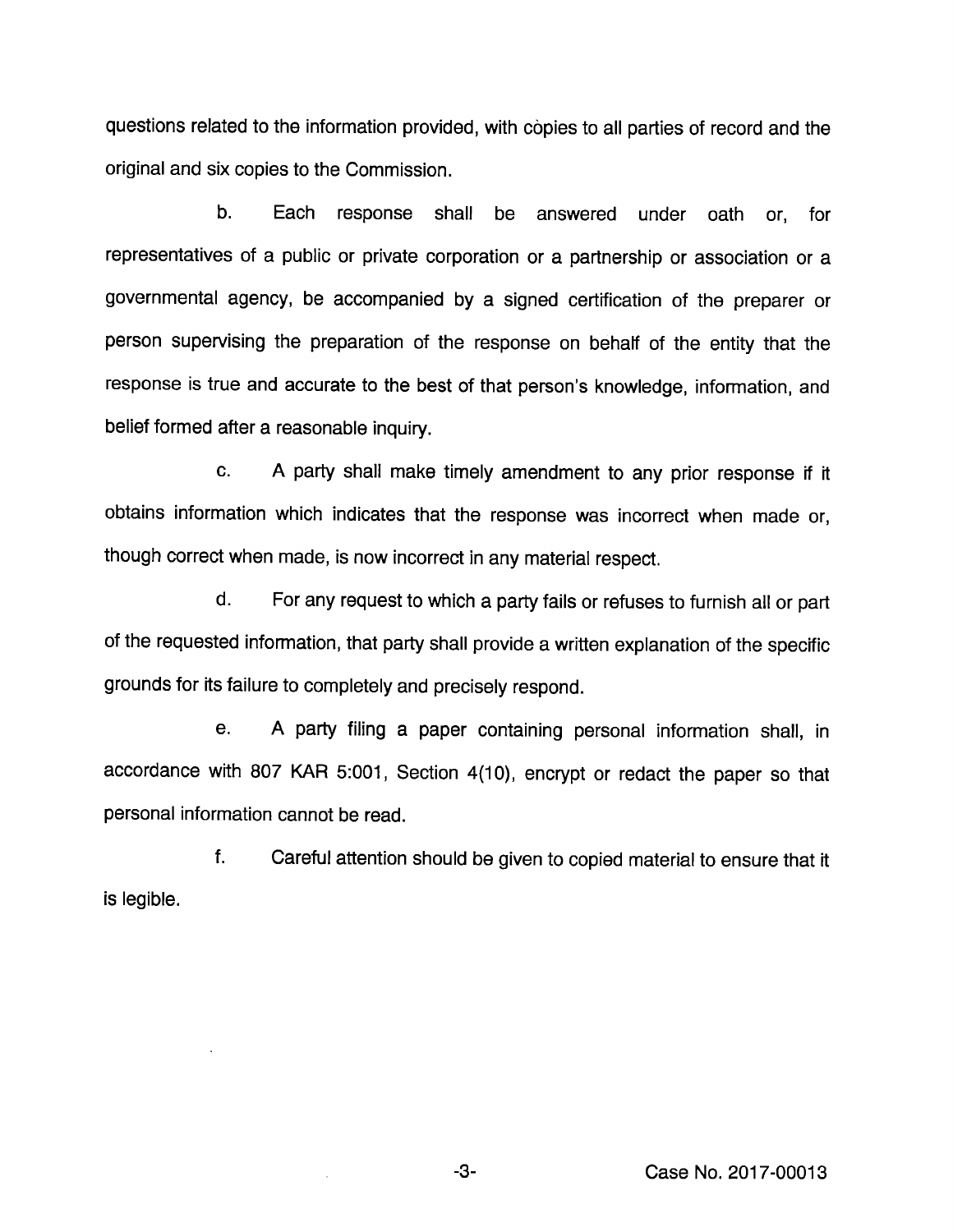# By the Commission



ATTEST:

latheus **Éxecutive Director** 

Case No. 2017-00013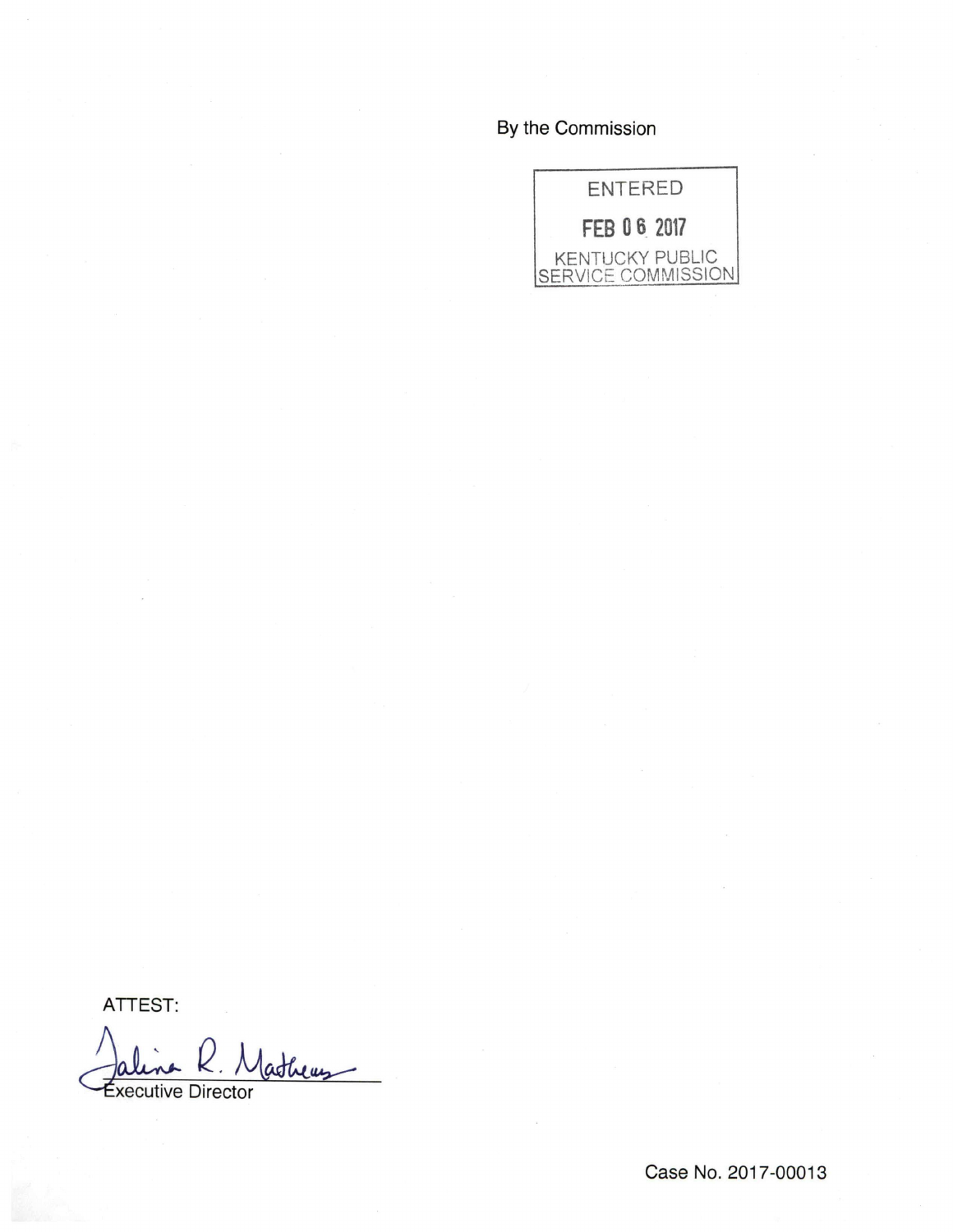# APPENDIX

#### APPENDIX TO AN ORDER OF THE KENTUCKY PUBLIC SERVICE COMMISSION IN CASE NO. 2017-00013 DATED **FEB 0 6 2017**

1. a. Provide a schedule of the calculation of the 12-month average line loss, by month, for November 1, 2014, through October 31, 2016.

b. Describe the measures that Grayson has taken to reduce line loss during this period.

2. Provide Grayson's monthly revenue reports and monthly billing summaries which show the total FAC billings and FAC revenue collected as reported in Grayson's monthly filings required by the Commission for the review period November 1, 2014, through October 31, 2016.

3. Provide a schedule showing the calculation of the increase or decrease in Grayson's base fuel costs per kilowatt hour as proposed by its wholesale electric supplier adjusted for Grayson's 12-month average line loss for November 1, 2014, through October 31, 2016.

4. Provide a schedule of the present and proposed rates that Grayson seeks to change, pursuant to 807 KAR 5:056, as calculated in Item 3 above, shown in comparative form.

5. Provide a copy of the current tariff showing, by cross-outs and inserts, all proposed changes in rates.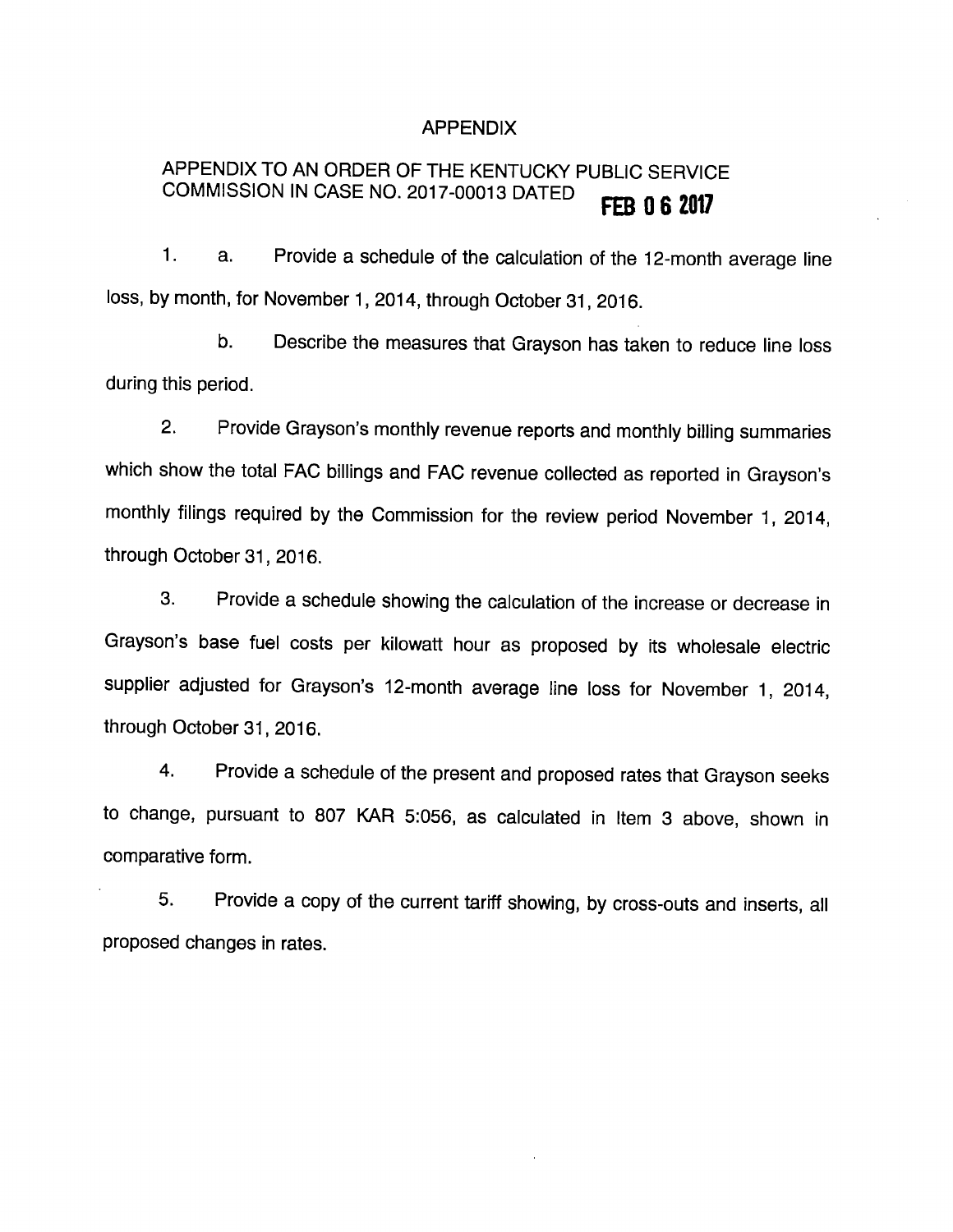6. Provide and explain the internal procedures in place to ensure the timely filing of:

a. FAC filings made pursuant to 807 KAR 5:056, Sections 1(7) and (9);

b. The affidavit certifying compliance or noncompliance with 807 KAR 5:056 as required by Commission Order in initiating FAC reviews; and,

c. The affidavit of publication of hearing notice as required by Commission Order in initiating FAC reviews.

 $\overline{1}$